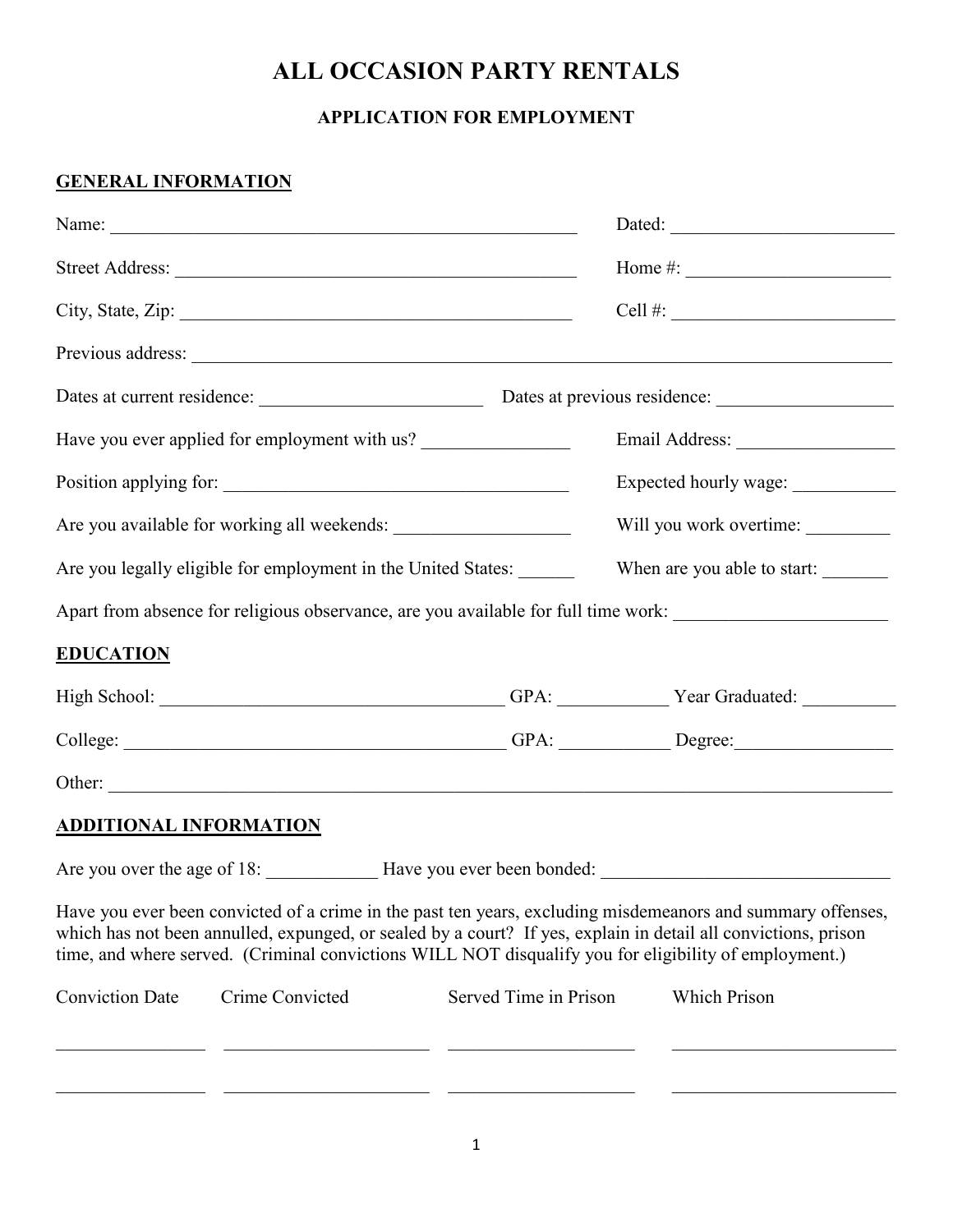| Are you mechanically inclined? Explain: |  |
|-----------------------------------------|--|
|                                         |  |

Do you have a physical condition or handicap which may limit your ability to perform the job applied for? If yes, what can be done to accommodate your limitation(s):

Do you know how to read a map: \_\_\_\_\_ On a scale of 0-10, how would you rate your map reading ability: \_\_\_\_

Can you lift 70lbs consistently:

## **EMPLOYMENT HISTORY**

| Company name: <u>company name</u>                           |                                                                     | Phone:                |                                                               |
|-------------------------------------------------------------|---------------------------------------------------------------------|-----------------------|---------------------------------------------------------------|
|                                                             |                                                                     |                       | From: $\overline{\hspace{1cm}}$ To: $\overline{\hspace{1cm}}$ |
|                                                             |                                                                     |                       |                                                               |
|                                                             |                                                                     |                       |                                                               |
| Starting Pay: Ending Pay:                                   |                                                                     |                       |                                                               |
|                                                             |                                                                     |                       |                                                               |
| Name of supervisor:                                         |                                                                     |                       |                                                               |
|                                                             |                                                                     |                       |                                                               |
|                                                             |                                                                     |                       |                                                               |
|                                                             |                                                                     |                       |                                                               |
| Company name:                                               |                                                                     |                       |                                                               |
| Name of supervisor:<br>Job title and description of duties: | <u> 1989 - Jan Barnett, fransk politik (d. 1989)</u>                |                       | From: To: To:                                                 |
|                                                             |                                                                     |                       |                                                               |
|                                                             |                                                                     |                       |                                                               |
|                                                             |                                                                     |                       |                                                               |
| Company name:                                               |                                                                     |                       |                                                               |
|                                                             |                                                                     |                       |                                                               |
|                                                             |                                                                     |                       |                                                               |
|                                                             |                                                                     |                       |                                                               |
|                                                             |                                                                     |                       |                                                               |
| Company name:                                               | <u> 1989 - Johann John Stone, mars and deutscher Stone († 1908)</u> | Phone:                |                                                               |
| Name of supervisor:                                         |                                                                     | From: $\qquad \qquad$ | $\overline{To}$ :                                             |
| Job title and description of duties:                        |                                                                     |                       |                                                               |
|                                                             |                                                                     |                       |                                                               |
|                                                             |                                                                     |                       |                                                               |
|                                                             |                                                                     |                       |                                                               |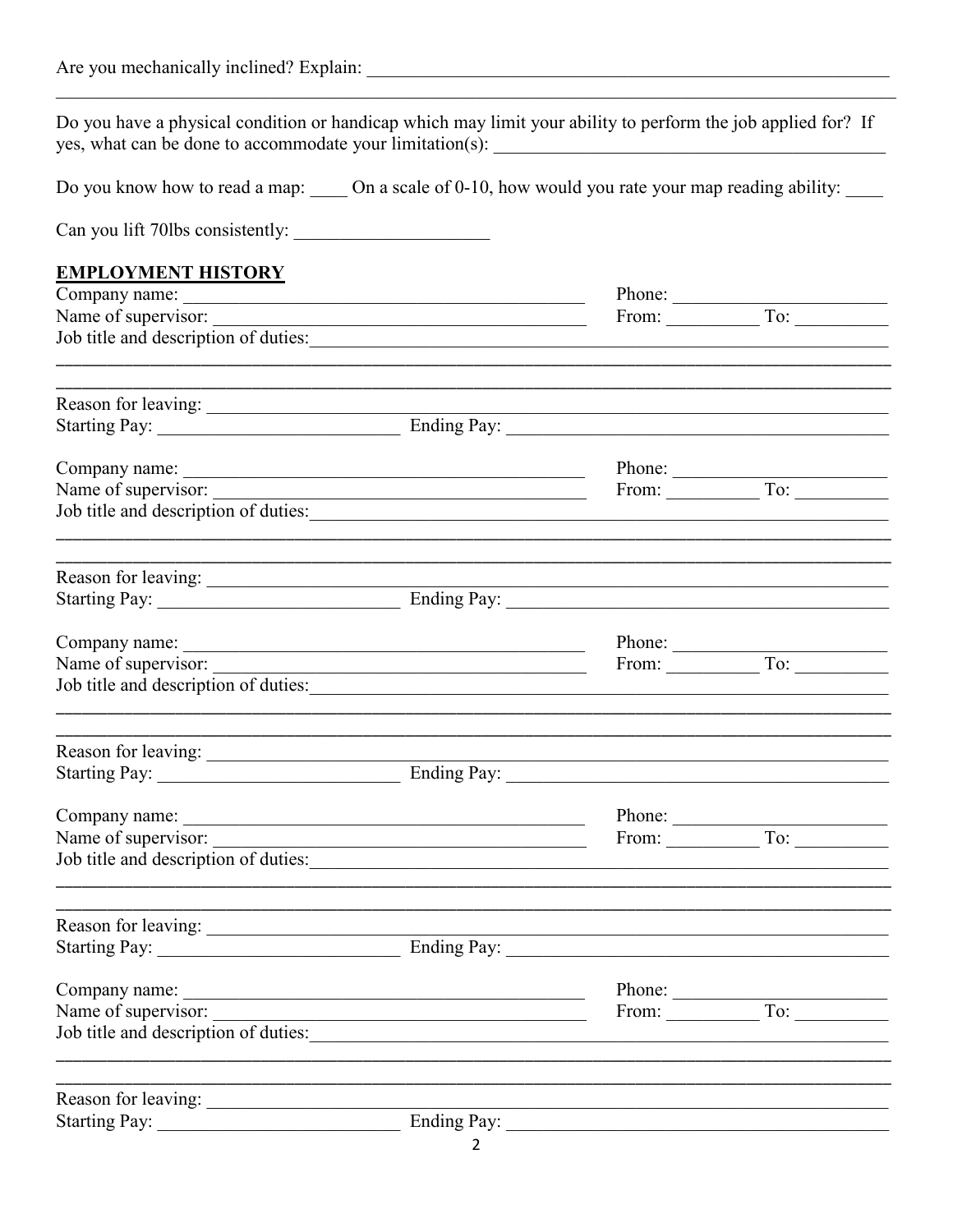What qualities do you bring to us that apply to this position? What makes you a good candidate for this position: \_\_\_\_\_\_\_\_\_\_\_\_\_\_\_\_\_\_\_\_\_\_\_\_\_\_\_\_\_\_\_\_\_\_\_\_\_\_\_\_\_\_\_\_\_\_\_\_\_\_\_\_\_\_\_\_\_\_\_\_\_\_\_\_\_\_\_\_\_\_\_\_\_\_\_\_\_\_\_\_\_\_

| Describe your personality:                                 |                                                                                        |  |
|------------------------------------------------------------|----------------------------------------------------------------------------------------|--|
| How do others see you:                                     |                                                                                        |  |
| Have you ever been hurt on the job:                        |                                                                                        |  |
| Have you ever been on disability or workers compensation:  |                                                                                        |  |
| Have you ever left a job without giving a two-week notice: |                                                                                        |  |
|                                                            | We have a zero-drug tolerance policy. Upon hire, will you be able to pass a drug test: |  |
| Do you drive:                                              | Do you have your own vehicle:                                                          |  |
| Can you back up a truck with a trailer on the back end:    |                                                                                        |  |
|                                                            | How many infraction points do you have against your driving record right now:          |  |
|                                                            |                                                                                        |  |

 $\mathcal{L}_\mathcal{L} = \{ \mathcal{L}_\mathcal{L} = \{ \mathcal{L}_\mathcal{L} = \{ \mathcal{L}_\mathcal{L} = \{ \mathcal{L}_\mathcal{L} = \{ \mathcal{L}_\mathcal{L} = \{ \mathcal{L}_\mathcal{L} = \{ \mathcal{L}_\mathcal{L} = \{ \mathcal{L}_\mathcal{L} = \{ \mathcal{L}_\mathcal{L} = \{ \mathcal{L}_\mathcal{L} = \{ \mathcal{L}_\mathcal{L} = \{ \mathcal{L}_\mathcal{L} = \{ \mathcal{L}_\mathcal{L} = \{ \mathcal{L}_\mathcal{$  $\mathcal{L}_\mathcal{L} = \{ \mathcal{L}_\mathcal{L} = \{ \mathcal{L}_\mathcal{L} = \{ \mathcal{L}_\mathcal{L} = \{ \mathcal{L}_\mathcal{L} = \{ \mathcal{L}_\mathcal{L} = \{ \mathcal{L}_\mathcal{L} = \{ \mathcal{L}_\mathcal{L} = \{ \mathcal{L}_\mathcal{L} = \{ \mathcal{L}_\mathcal{L} = \{ \mathcal{L}_\mathcal{L} = \{ \mathcal{L}_\mathcal{L} = \{ \mathcal{L}_\mathcal{L} = \{ \mathcal{L}_\mathcal{L} = \{ \mathcal{L}_\mathcal{$  $\mathcal{L}_\mathcal{L} = \{ \mathcal{L}_\mathcal{L} = \{ \mathcal{L}_\mathcal{L} = \{ \mathcal{L}_\mathcal{L} = \{ \mathcal{L}_\mathcal{L} = \{ \mathcal{L}_\mathcal{L} = \{ \mathcal{L}_\mathcal{L} = \{ \mathcal{L}_\mathcal{L} = \{ \mathcal{L}_\mathcal{L} = \{ \mathcal{L}_\mathcal{L} = \{ \mathcal{L}_\mathcal{L} = \{ \mathcal{L}_\mathcal{L} = \{ \mathcal{L}_\mathcal{L} = \{ \mathcal{L}_\mathcal{L} = \{ \mathcal{L}_\mathcal{$ 

Knowing probably very little about the job you are applying for, what do you think you will enjoy the most about working here: \_\_\_\_\_\_\_\_\_\_\_\_\_\_\_\_\_\_\_\_\_\_\_\_\_\_\_\_\_\_\_\_\_\_\_\_\_\_\_\_\_\_\_\_\_\_\_\_\_\_\_\_\_\_\_\_\_\_\_\_\_\_\_\_\_\_\_\_\_\_\_\_\_

 $\_$  . The contribution of the contribution of the contribution of the contribution of the contribution of the contribution of the contribution of the contribution of the contribution of the contribution of the contributio  $\_$  . The contribution of the contribution of the contribution of the contribution of the contribution of the contribution of the contribution of the contribution of the contribution of the contribution of the contributio

I understand that any misrepresentations or falsifications of information on this form may be cause for termination by the company at the time of discovery. I also understand that the employment and compensation of any employment of the Company can be terminated without cause, and without notice, at any time, at the option of either the Company of the Employee. There is no agreement expressed or implied between the Company and the Employee for continuing or long-term employment. While supervisors and managers have certain hiring authority, no supervisor or manager or representative of the Company has any authority to alter the at-will relationship. I understand that an offer of employment may be pending passing a physical examination which may include a drug and/or alcohol screen.

I hereby authorize all current and/or former employers and their employees and representatives to provide any and all information they deem appropriate regarding my employment, and job performance to All Occasion Rentals and any of its employees, representatives, and agents. This information may be provided either verbally or in writing. In addition to authorizing the release of any information regarding my employment, I hereby fully waive any rights of claims I have or may have against all current and/or former employers, and their agents, employees, and representatives, and release them, and their agents, employees, and representatives from any and all liability, claims or damages that may directly or indirectly result from the use, disclosure or release of such information by any person or party whether such information is favorable or unfavorable to me.

 $\mathcal{L}_\mathcal{L} = \{ \mathcal{L}_\mathcal{L} = \{ \mathcal{L}_\mathcal{L} = \{ \mathcal{L}_\mathcal{L} = \{ \mathcal{L}_\mathcal{L} = \{ \mathcal{L}_\mathcal{L} = \{ \mathcal{L}_\mathcal{L} = \{ \mathcal{L}_\mathcal{L} = \{ \mathcal{L}_\mathcal{L} = \{ \mathcal{L}_\mathcal{L} = \{ \mathcal{L}_\mathcal{L} = \{ \mathcal{L}_\mathcal{L} = \{ \mathcal{L}_\mathcal{L} = \{ \mathcal{L}_\mathcal{L} = \{ \mathcal{L}_\mathcal{$ 

I also authorize All Occasion Rentals to request the release of school transcripts from any school, college, university, or any other educational institution.

I also understand that part of this investigation may include a consumer credit report, for which I give permission. If employment is denied as a result of this report, I also understand I have a right to a copy of this report under the Fair Credit Reporting Act.

Signature: \_\_\_\_\_\_\_\_\_\_\_\_\_\_\_\_\_\_\_\_\_\_\_\_\_\_\_\_\_\_\_\_\_\_\_\_\_\_\_\_\_\_\_\_\_\_ Dated: \_\_\_\_\_\_\_\_\_\_\_\_\_\_\_\_\_\_\_\_\_\_\_\_\_\_\_\_